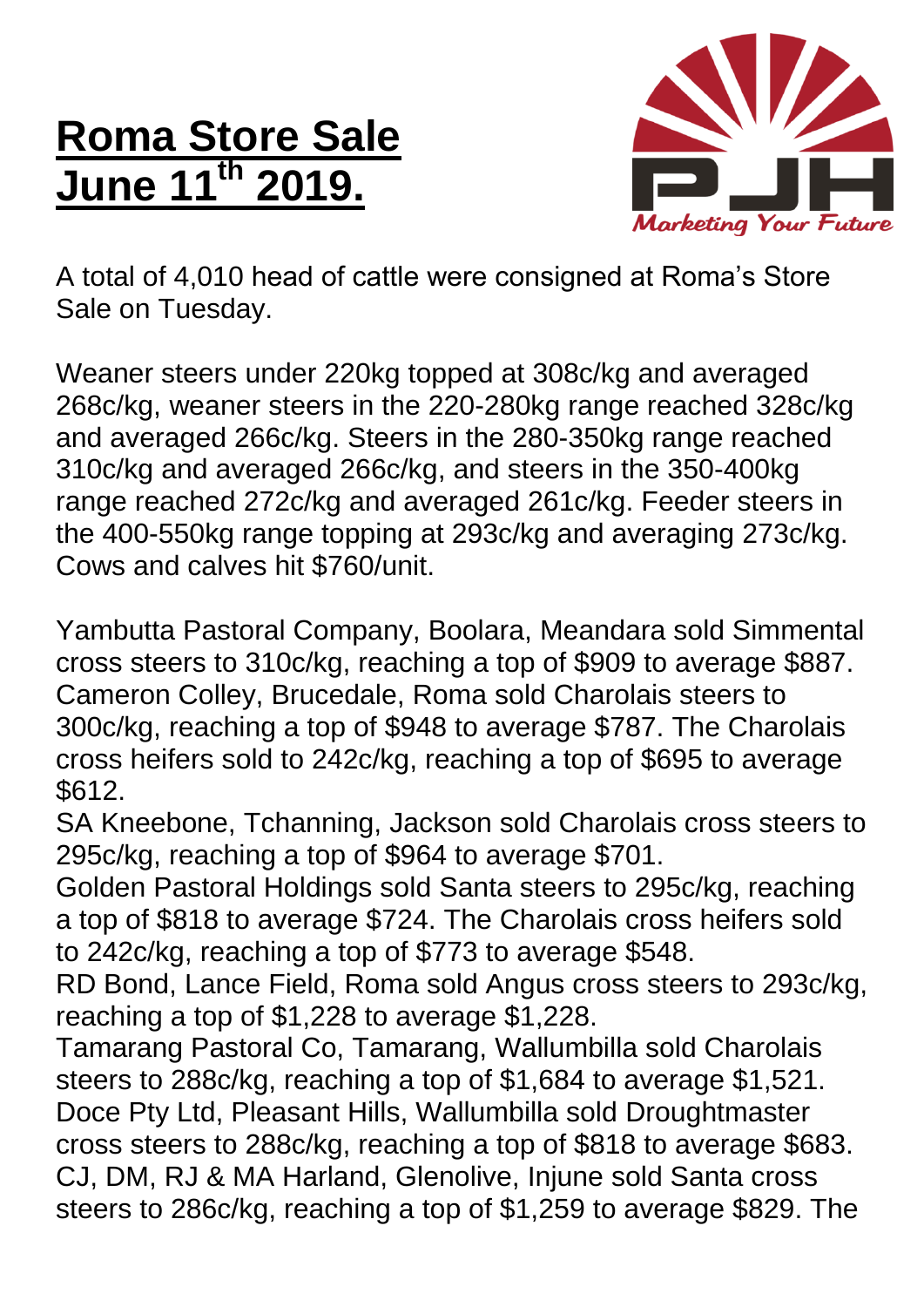Santa cross heifers sold to 220c/kg, reaching a top of \$663 to average \$625.

LJ & SG Hanna, Terrarara, Mitchell sold Santa steers to 282c/kg, reaching a top of \$982 to average \$888. The Santa heifers sold to 230c/kg, reaching a top of \$737 to average \$653.

CA & MM Finch, South Trafford, Wallumbilla sold Santa cross steers to 282c/kg, reaching a top of \$897 to average \$897. Bondstock Pty Ltd, Maloneys, Roma sold Angus steers to 282c/kg, reaching a top of \$709 to average \$592. The Charolais heifers sold to 234c/kg, reaching a top of \$520 to average \$425. Parklane Grazing, Parklane, Drillham sold Angus cross steers to 280c/kg, reaching a top of \$707 to average \$660. The Brangus heifers sold to 222c/kg, reaching a top of \$573 to average \$526. M & C Carroll, Wellington, Wallumbilla sold Angus steers to 279c/kg, reaching a top of \$760 to average \$760. The Angus cross heifers sold to 228c/kg, reaching a top of \$601 to average \$601.

GB McMullen, 438 Dargal Road, Roma sold Droughtmaster cross steers to 275c/kg, reaching a top of \$954 to average \$954. PR & MC Maunder, Burnside, Wallumbilla sold Angus cross steers to 274c/kg, reaching a top of \$872 to average \$766. The Angus cross heifers sold to 236c/kg, reaching a top of \$565 to average \$551.

ME Brown, Benalla, Roma sold Limousin cross steers to 272c/kg, reaching a top of \$976 to average \$660. The Limousin cross heifers sold to 232c/kg, reaching a top of \$897 to average \$577. JA & PA Ey, Lirambenda, Roma sold Angus steers to 276c/kg, reaching a top of \$681 to average \$681. The Angus heifers sold to 228c/kg, reaching a top of \$512 to average \$512. Strathleigh Farming Co, Strathleigh, St George sold Angus steers to 275c/kg, reaching a top of \$684 to average \$618. The Angus heifers sold to 232c/kg, reaching a top of \$534 to average \$498. DJ & KA McDonald, Wyrapa, Charleville sold Santa steers to 264c/kg, reaching a top of \$574 to average \$542. The Santa heifers sold to 224c/kg, reaching a top of \$523 to average \$523.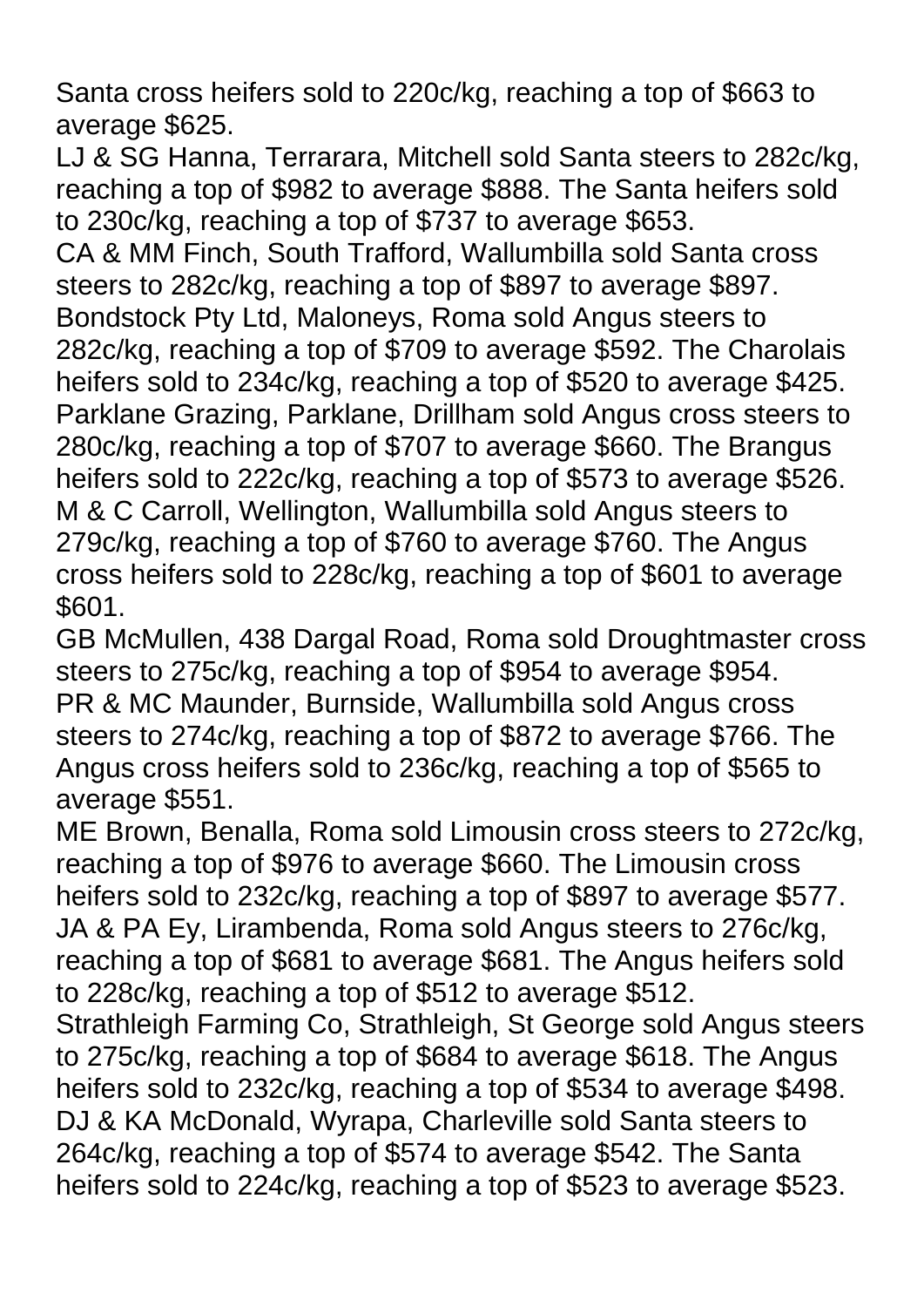CA & RL Beissel, Pinetree, Roma sold Droughtmaster steers to 262c/kg, reaching a top of \$805 to average \$558. The Droughtmaster heifers sold to 233c/kg, reaching a top of \$746 to average \$336.

LA & GA Sellars, Montana, Injune sold Brahman cross steers to 258c/kg, reaching a top of \$945 to average \$808.

Heifers under 220kg topped at 240c/kg and averaged 190c/kg, while heifers in the 220 – 280kg range topped at 244c/kg and averaged 215c/kg. Heifers in the 280-350kg range topped at 244c/kg, averaging 224c/kg. Heifers in the 350-450kg range topped at 255c/kg, averaging 231c/kg.

M & S Benson, Seaside, Yuleba sold Charolais cross heifers to 252c/kg, reaching a top of \$1,243 to average \$1,124.

I & R McKelvie, Sedgley, The Gums sold Angus heifers to 244c/kg, reaching a top of \$782 to average \$700.

TJ & JM Caskey, Avalon, Mitchell sold Charolais cross heifers to 242c/kg, reaching a top of \$853 to average \$821.

S & J McLennan sold Santa cross heifers to 233c/kg, reaching a top of \$769 to average \$648.

Cows in the 300-400kg range reached 192c/kg and averaged 154c/kg, while cows in the 400kg-500kg range reached 210c/kg and averaged 173c/kg. Cows over 500kg topped at 211c/kg, averaging 189c/kg.

## *PJH sell 8 th position next week.*

*Please be aware that all cattle being sold must be accompanied by a National Cattle Health Declaration as well as NVD*